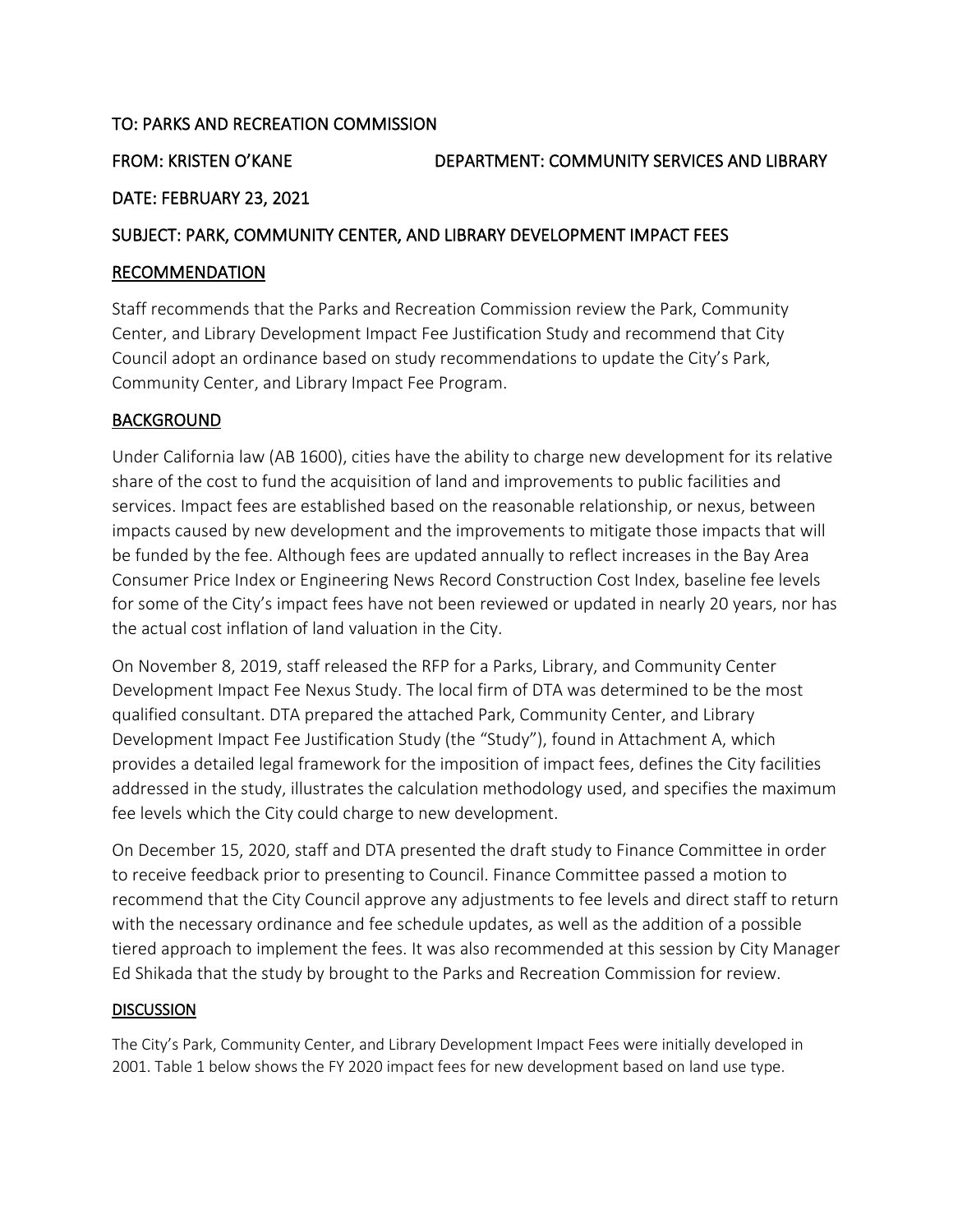| <b>City of Palo Alto</b><br>FY 2019-20 Development Impact Fees         |                                      |         |         |          |  |  |  |  |
|------------------------------------------------------------------------|--------------------------------------|---------|---------|----------|--|--|--|--|
| <b>Total Fees</b><br>Library<br><b>Park</b><br><b>Community Center</b> |                                      |         |         |          |  |  |  |  |
| <b>Residential</b>                                                     |                                      |         |         |          |  |  |  |  |
| <b>Single Family</b>                                                   | \$12,436                             | \$3,321 | \$1,126 | \$16,883 |  |  |  |  |
| Single Family $> 3,000$ SF                                             | \$18,570                             | \$4,827 | \$1,676 | \$25,073 |  |  |  |  |
| Multi-Family ≤ 900 SF                                                  | \$4,116                              | \$1,071 | \$370   | \$5,557  |  |  |  |  |
| Multi-Family >900 SF                                                   | \$8.141                              | \$2,122 | \$674   | \$10,937 |  |  |  |  |
| Non-Residential                                                        |                                      |         |         |          |  |  |  |  |
| Commercial/Industrial (per 1,000 SF)                                   | \$5,281                              | \$298   | \$284   | \$5,863  |  |  |  |  |
| Hotel/Motel (per 1,000 SF)                                             | \$2,388<br>\$134<br>\$119<br>\$2,641 |         |         |          |  |  |  |  |

#### Table 1. FY 2020 Park, Community Center, and Library Development Impact Fees

State law requires agencies to identify a reasonable relationship, or nexus, between an impact fee and new development, and to make findings regarding: (a) the purpose of the fee; (b) what mitigation projects the fee will be used to fund; (c) the nexus between the fee's use and the type of development on which the fee will be imposed; (d) the nexus between the need for the public facility and the type of development on which the fee will be imposed; and (e) the nexus between the amount of the fee and the cost of the public facility attributable to the development upon which the fee is imposed. The Study is designed to support these findings and is structured as shown in Table 2 below.

| Step 1 | Demographic Assumptions: Identify future growth that represents the increased demand<br>for facilities                                         |
|--------|------------------------------------------------------------------------------------------------------------------------------------------------|
| Step 2 | Facility Needs and Costs: Identify the amount of public facilities required to support the<br>new development and the costs of such facilities |
| Step 3 | Cost Allocation: Allocate costs per equivalent dwelling unit                                                                                   |
| Step 4 | Fee Schedule: Calculate the fee per residential unit or non-residential square foot                                                            |

### Table 2. Summary of Nexus Study Methodology

In order to develop new impact fee levels, DTA utilized the Standards-Based Fee Methodology, or Level of Service ("LOS"), which establishes impact fees based on "standards," where costs are based on the existing LOS provided to the community. The existing LOS is based on the square feet of space, integrated unit, or number of volumes (in the case of Library) per 1,000 Persons Served for each facility, which is an industrystandard method of quantifying LOS for facilities such as Parks, Community Centers, and Libraries. The Standards-Based Methodology also relies on the concept of Equivalent Dwelling Units, or EDUs, to allocate benefit among each of the land use categories. EDUs are a mechanism that equates varying land uses to residential dwelling unit standards in order to equitably calculate fees. The Standards-Based Methodology ensures that City facilities are appropriately developed and sized so that future residents and employees do not cause a reduction in LOS by unduly burdening the infrastructure system, thus leading to decay and deterioration.

To project future development and facility needs, DTA used projections of future population and development within the City outlined in the City's 2017 Parks, Trails, Natural Open Space and Recreation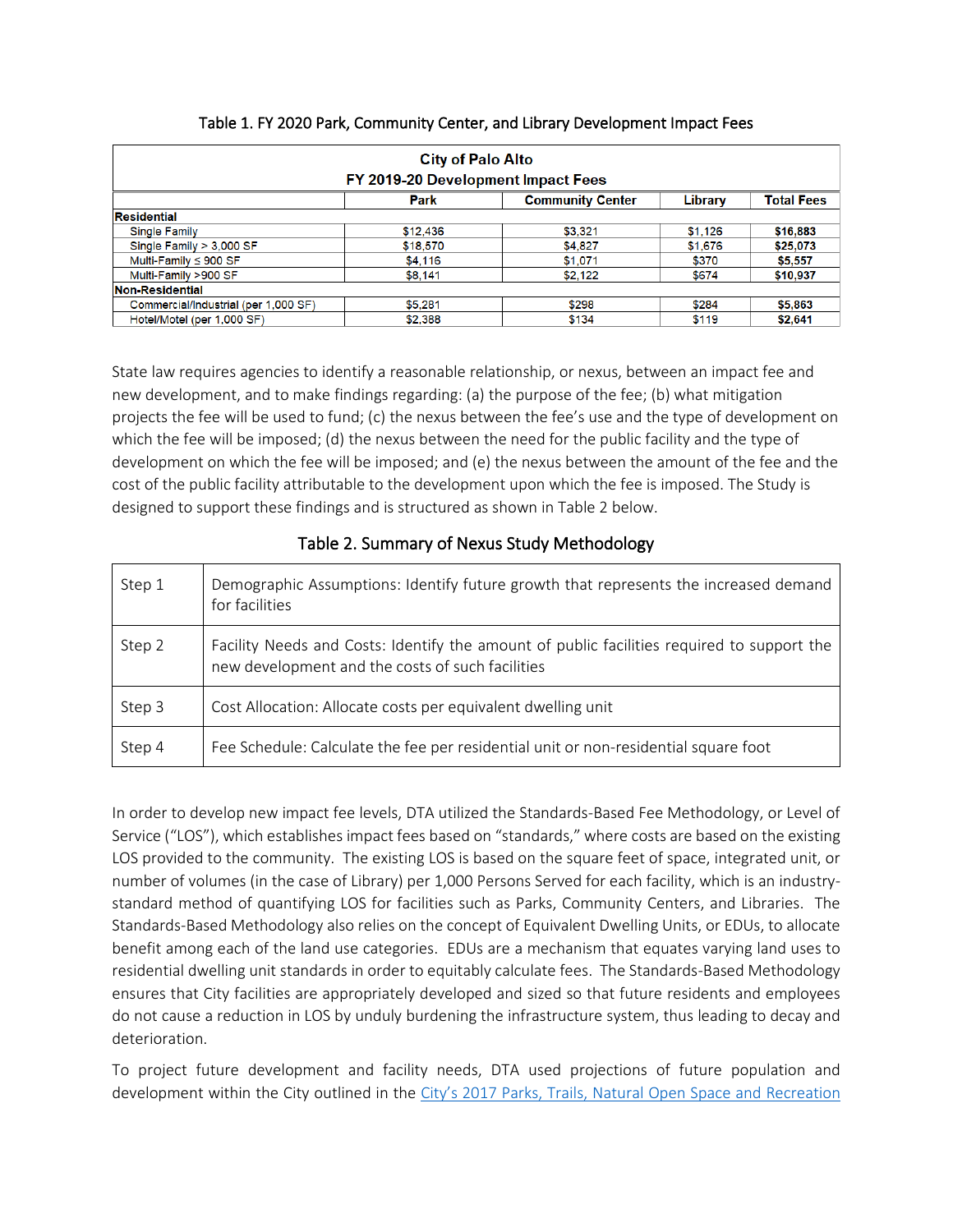[Master](https://www.cityofpaloalto.org/civicax/filebank/documents/64161) Plan, as well as Scenario 3 of the [2017 Comprehensive Plan Update Draft Environmental Impact](https://www.cityofpaloalto.org/civicax/filebank/documents/63457)  [Report](https://www.cityofpaloalto.org/civicax/filebank/documents/63457) ("2017 EIR").

The attached report details the total fee amounts required to finance new residential and non-residential development's share of the costs of new facilities as summarized in Table 3 below. The fees within this study reflect the maximum fee levels that may be legally imposed on new residential and non-residential development; however, Council may decide to adopt fee levels below this maximum.

| Table 3. Proposed Maximum Fee Levels for Park, Community Center, and Library Development Impact |      |  |
|-------------------------------------------------------------------------------------------------|------|--|
|                                                                                                 | Fees |  |

| <b>City of Palo Alto</b>                                        |          |         |         |          |  |  |  |
|-----------------------------------------------------------------|----------|---------|---------|----------|--|--|--|
| <b>Proposed Development Impact Fees (Maximum)</b>               |          |         |         |          |  |  |  |
| <b>Total Fees</b><br>Park<br><b>Community Center</b><br>Library |          |         |         |          |  |  |  |
| Residential                                                     |          |         |         |          |  |  |  |
| Single Family                                                   | \$57.420 | \$4.438 | \$2.645 | \$64,504 |  |  |  |
| Multi-Family                                                    | \$42.468 | \$3,283 | \$1,956 | \$47,707 |  |  |  |
| Non-Residential                                                 |          |         |         |          |  |  |  |
| Commercial/Industrial (per 1,000 SF)                            | \$16,837 | \$1.301 | \$776   | \$18,914 |  |  |  |
| Hotel/Motel (per 1,000 SF)                                      | \$2,866  | \$222   | \$132   | \$3,220  |  |  |  |

New or increased development impact fees go into effect no sooner than 60 days after adoption (Government Code § 66017). Development impact fees must be paid based on the rate in effect at the time of payment. A developer may pay fees at any point after the planning entitlement has been issued and must pay all applicable fees prior to the issuance of a building permit, unless otherwise approved by Council.

It is especially important that the City's fees are calculated based on correct assumptions regarding the current market value of land. Using CoStar, a leading commercial real estate database, DTA has analyzed historical sales data of vacant land in the cities of Campbell, Santa Clara, Sunnyvale, Saratoga, Mountain View, San Jose, and Los Altos. DTA has provided in Table 4 and Chart 1 below a comparison of the proposed land valuation to those used in neighboring cities and communities, as well as information approximating when these local agencies last updated their land valuations.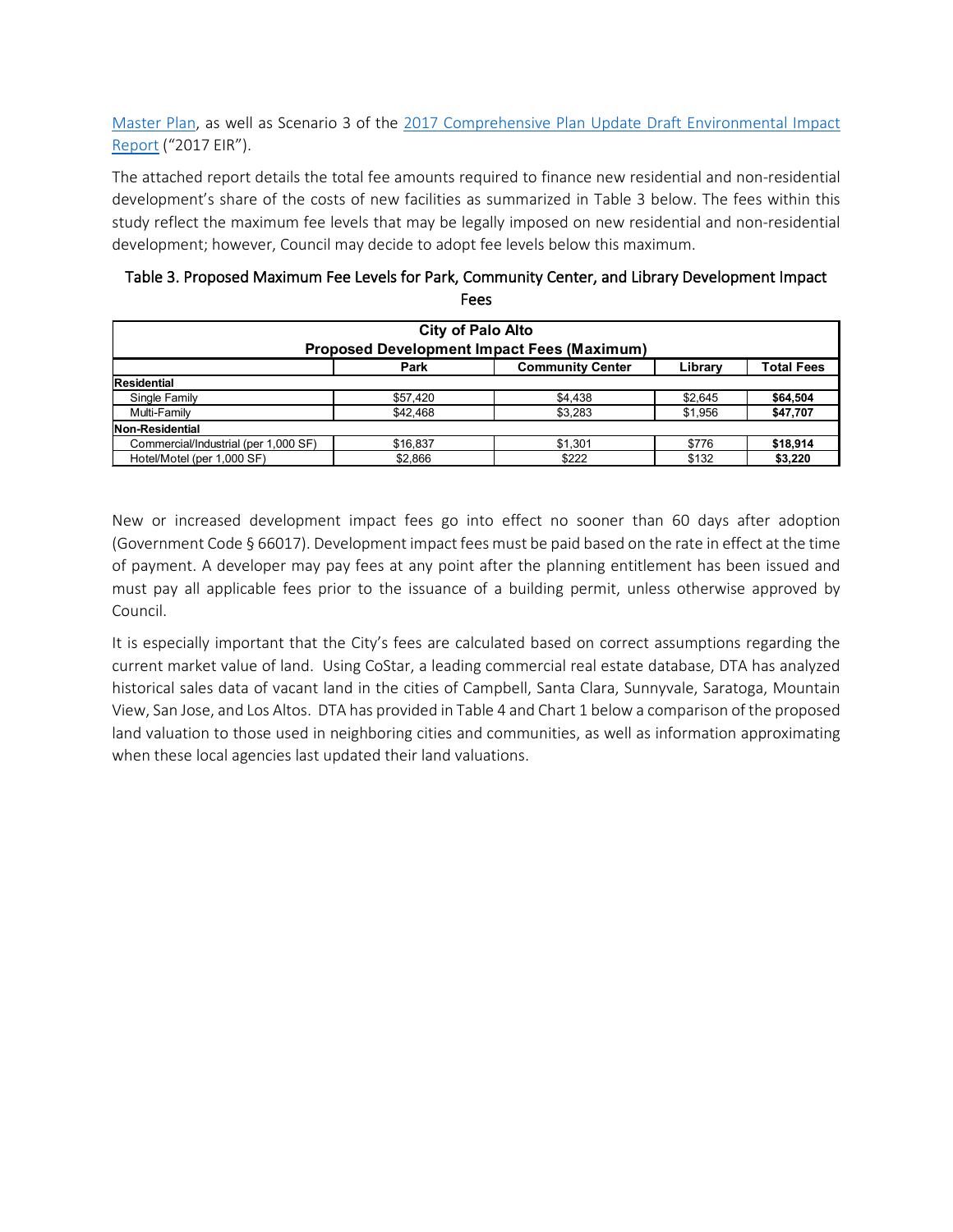| <b>Jurisdiction</b>           | <b>Land Valuation</b> | <b>Land Valuation History</b>                                                                                                                                                                                                                            |
|-------------------------------|-----------------------|----------------------------------------------------------------------------------------------------------------------------------------------------------------------------------------------------------------------------------------------------------|
| <b>Palo Alto (Existing)</b>   | \$5,133,981.60        | Based on 2008 valuation with annual<br>escalation (land valuation shown here is<br>based on 2019 Annual Report on<br><b>Development Impact Fees)</b>                                                                                                     |
| Palo Alto (Proposed)          | \$5,700,000.00        | Potential/Proposed                                                                                                                                                                                                                                       |
| <b>Campbell</b>               | \$3,000,000.00        | Updated November 2019                                                                                                                                                                                                                                    |
| <b>Santa Clara</b>            | \$3,922,000.00        | Santa Clara commissioned an appraisal<br>report with an effective date of value opinion<br>on December 31, 2017; the new fee was<br>adopted in August 2019                                                                                               |
| <b>Sunnyvale</b>              | \$5,832,653.83        | Sunnyvale City Council approved a Quimby<br>Land Valuation adjustment and increase in<br>September 2014 with a 3% annual escalator                                                                                                                       |
| <b>Saratoga</b>               | \$2,395,800.00        | Saratoga updated their formula from 1990<br>Census Data to 2010 Census Data in FY<br>2014-15, and updated their land valuation in<br>FY 2015-16.                                                                                                         |
| <b>Mountain View</b>          | \$4,166,666.67        | Mountain View's formula set in 2017 when<br>revising their Housing Element 2015-2023; in<br>2020 they updated the Quimby fee to be fair<br>market value (see Mountain View Municipal<br>Code Section 41.8).                                              |
| <b>San Jose Comp Average</b>  | \$2,494,964.75        |                                                                                                                                                                                                                                                          |
| <b>San Jose - Willow Glen</b> | \$2,960,725.08        | San Jose commissioned a Residential Land                                                                                                                                                                                                                 |
| San Jose - Cambrian           | \$1,520,644.51        | Values Study in 2012 and last updated their<br>land valuations trended to 2015 and updated                                                                                                                                                               |
| <b>San Jose - Campbell</b>    | \$2,749,244.71        | 2010 Census Data.                                                                                                                                                                                                                                        |
| San Jose - Cupertino          | \$2,749,244.71        |                                                                                                                                                                                                                                                          |
| <b>Los Altos</b>              | \$9,580,000.00        | Los Altos commissioned an appraisal report in<br>November 2018 to support land valuation and<br>the new fee was adopted early 2019.<br>Note: Proposal of \$10,780,000 land valuation<br>was deferred to a later date at the 10/27/20<br>Council meeting. |

# Table 4. Comparable Land Valuation per Acre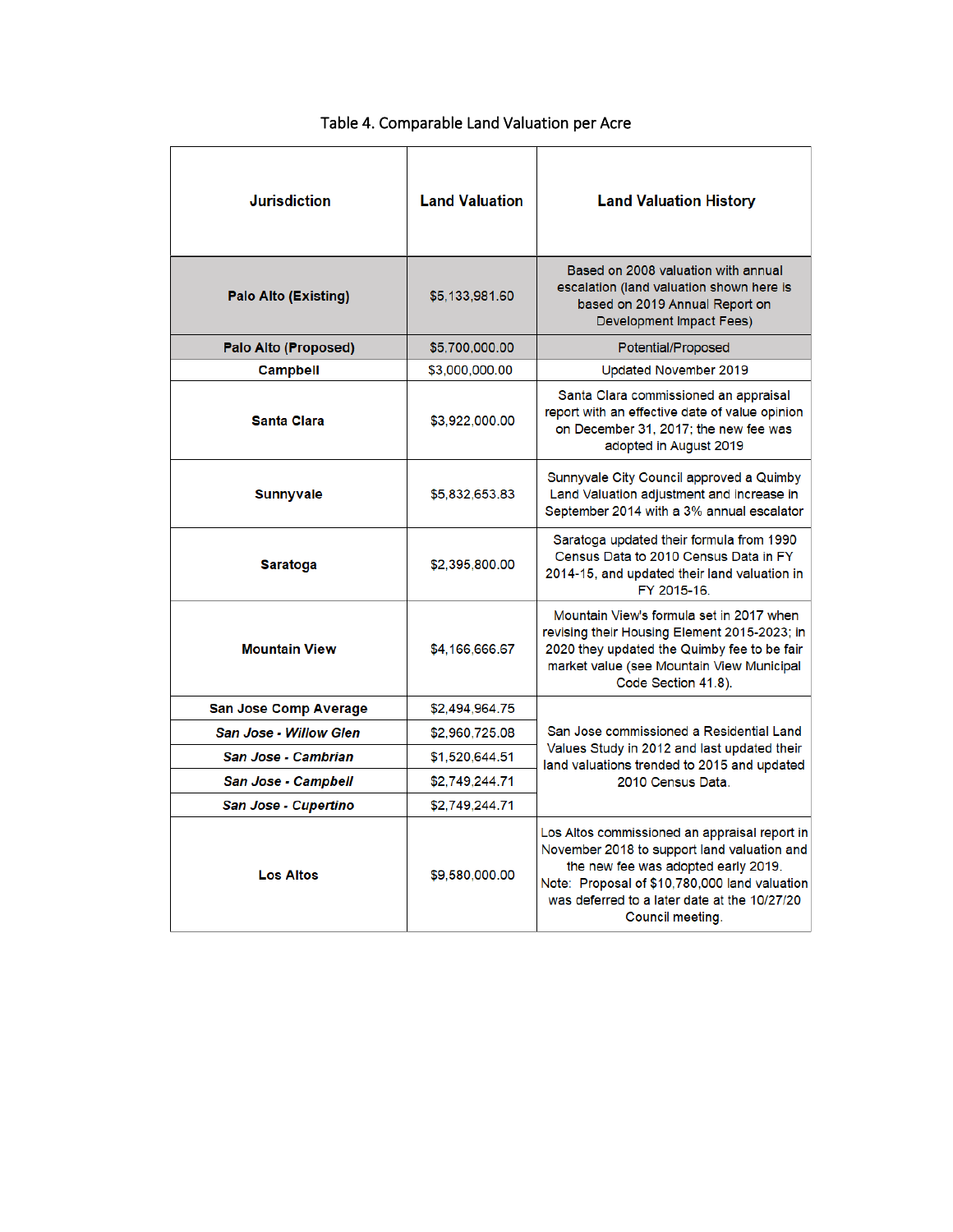

#### Chart 1. Comparable Land Valuation per Acre

DTA also reviewed Community Center and Library Development Impact Fees in the cities of Morgan Hill, Brentwood, Paso Robles, Richmond, and Fremont. These cities were chosen for their comparable size and because they each have both Community Center and Library Development Impact Fees. DTA has provided in Table 5 and Chart 2 below a comparison of the proposed Community Center and Library fees to those used in other cities and communities.

| <b>Jurisdiction</b>               | <b>Library Single</b><br><b>Family</b> | <b>Library Multi-</b><br>Family | <b>Community</b><br><b>Center Single</b><br><b>Family</b> | <b>Community</b><br><b>Center Multi-</b><br><b>Family</b> |
|-----------------------------------|----------------------------------------|---------------------------------|-----------------------------------------------------------|-----------------------------------------------------------|
| Palo Alto (Existing) <sup>1</sup> | \$1,676                                | \$674                           | \$4,827                                                   | \$2,122                                                   |
| Palo Alto (Proposed)              | \$2,645                                | \$1,956                         | \$4,438                                                   | \$3,283                                                   |
| Morgan Hill                       | \$2,132                                | \$2,054                         | \$3,955                                                   | \$3,470                                                   |
| Brentwood <sup>2</sup>            | \$1,595                                | \$1,179                         | \$1,595                                                   | \$1,179                                                   |
| Paso Robles <sup>3</sup>          | \$942                                  | \$942                           | \$2,920                                                   | \$2,920                                                   |
| <b>IRichmond</b>                  | \$1,744                                | \$1,744                         | \$1,543                                                   | \$1,267                                                   |
| Fremont <sup>4</sup>              | \$2,569                                | \$1,483                         | \$2,569                                                   | \$1,483                                                   |

#### Notes:

1. Reflects fees for Single Family homes greater than 3,000 sq. ft. and Multi-Family homes greater than 900 sq. ft.

2. Community Facilities Fee may include Library and Community Centers.

3. General Government Fee may include Community Facilities.

4. General Capital Facilities Fee may include Library and Community Centers.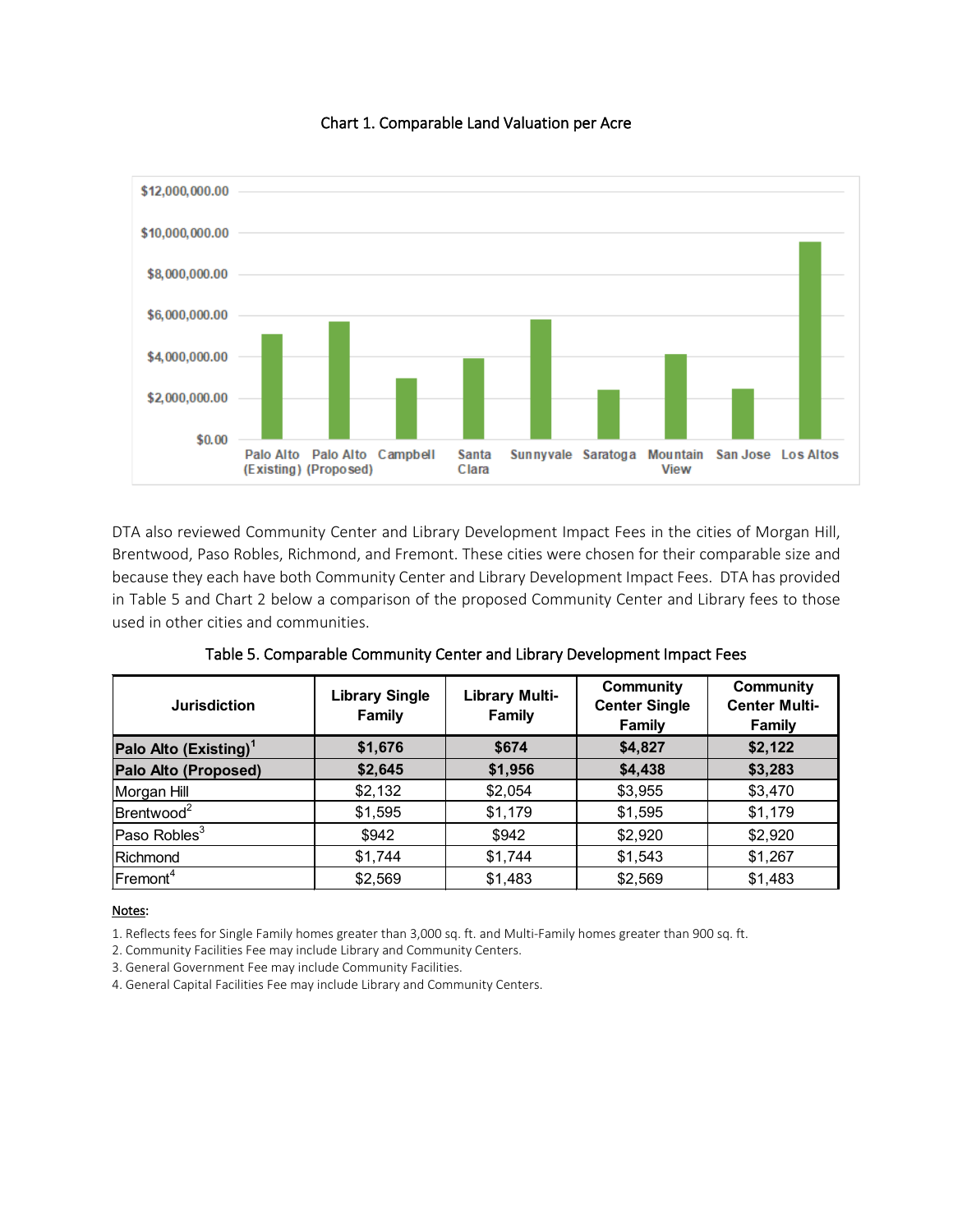

Chart 2. Comparable Library and Community Center Development Impact Fees

If Council were to decide to adopt a tiered approach to implementation, fee levels could be gradually increased over a four year period as shown in Table 6.

|                                      | 25% of Proposed Maximum Fee |                                              |                                  |                                 | 50% of Proposed Maximum Fee |                                              |                                  |                                 |
|--------------------------------------|-----------------------------|----------------------------------------------|----------------------------------|---------------------------------|-----------------------------|----------------------------------------------|----------------------------------|---------------------------------|
| <b>Land Use</b>                      | Park Fee<br>FY 2021-22      | Community<br><b>Center Fee</b><br>FY 2021-22 | <b>Library Fee</b><br>FY 2021-22 | <b>Total Fees</b><br>FY 2021-22 | Park Fee<br>FY 2022-23      | Community<br><b>Center Fee</b><br>FY 2022-23 | <b>Library Fee</b><br>FY 2022-23 | <b>Total Fees</b><br>FY 2022-23 |
| Single Family                        | \$14,355                    | \$1.110                                      | \$661                            | \$16.126                        | \$28,710                    | \$2.219                                      | \$1,323                          | \$32,252                        |
| Multi-Family                         | \$10.617                    | \$821                                        | \$489                            | \$11.927                        | \$21.234                    | \$1.641                                      | \$978                            | \$23,853                        |
| Commercial/Industrial (per 1,000 SF) | \$4.209                     | \$325                                        | \$194                            | \$4,728                         | \$8,418                     | \$651                                        | \$388                            | \$9,457                         |
| Hotel/Motel (per 1,000 SF)           | \$717                       | \$55                                         | \$33                             | \$805                           | \$1,433                     | \$111                                        | \$66                             | \$1,610                         |

Table 6. Tiered Fee Approach

|                                      | 75% of Proposed Maximum Fee |                                              |                           |                                 | 100% of Proposed Maximum Fee |                                              |                                  |                                 |
|--------------------------------------|-----------------------------|----------------------------------------------|---------------------------|---------------------------------|------------------------------|----------------------------------------------|----------------------------------|---------------------------------|
| Land Use                             | Park Fee<br>FY 2023-24      | Community<br><b>Center Fee</b><br>FY 2023-24 | Library Fee<br>FY 2023-24 | <b>Total Fees</b><br>FY 2023-24 | Park Fee<br>FY 2024-25       | Community<br><b>Center Fee</b><br>FY 2024-25 | <b>Library Fee</b><br>FY 2024-25 | <b>Total Fees</b><br>FY 2024-25 |
| Single Family                        | \$43.065                    | \$3,329                                      | \$1.984                   | \$48,378                        | \$57,420                     | \$4,438                                      | \$2.645                          | \$64,504                        |
| Multi-Family                         | \$31,851                    | \$2.462                                      | \$1,467                   | \$35,780                        | \$42,468                     | \$3,283                                      | \$1,956                          | \$47,707                        |
| Commercial/Industrial (per 1,000 SF) | \$12,628                    | \$976                                        | \$582                     | \$14.185                        | \$16,837                     | \$1.301                                      | \$776                            | \$18,914                        |
| Hotel/Motel (per 1,000 SF)           | \$2.150                     | \$166                                        | \$99                      | \$2,415                         | \$2.866                      | \$222                                        | \$132                            | \$3,220                         |

#### Timeline

Staff plan to prepare a proposed ordinance based on the Committee's discussion and recommendation(s) for consideration by the City Council, to be adopted as part of the FY 2022